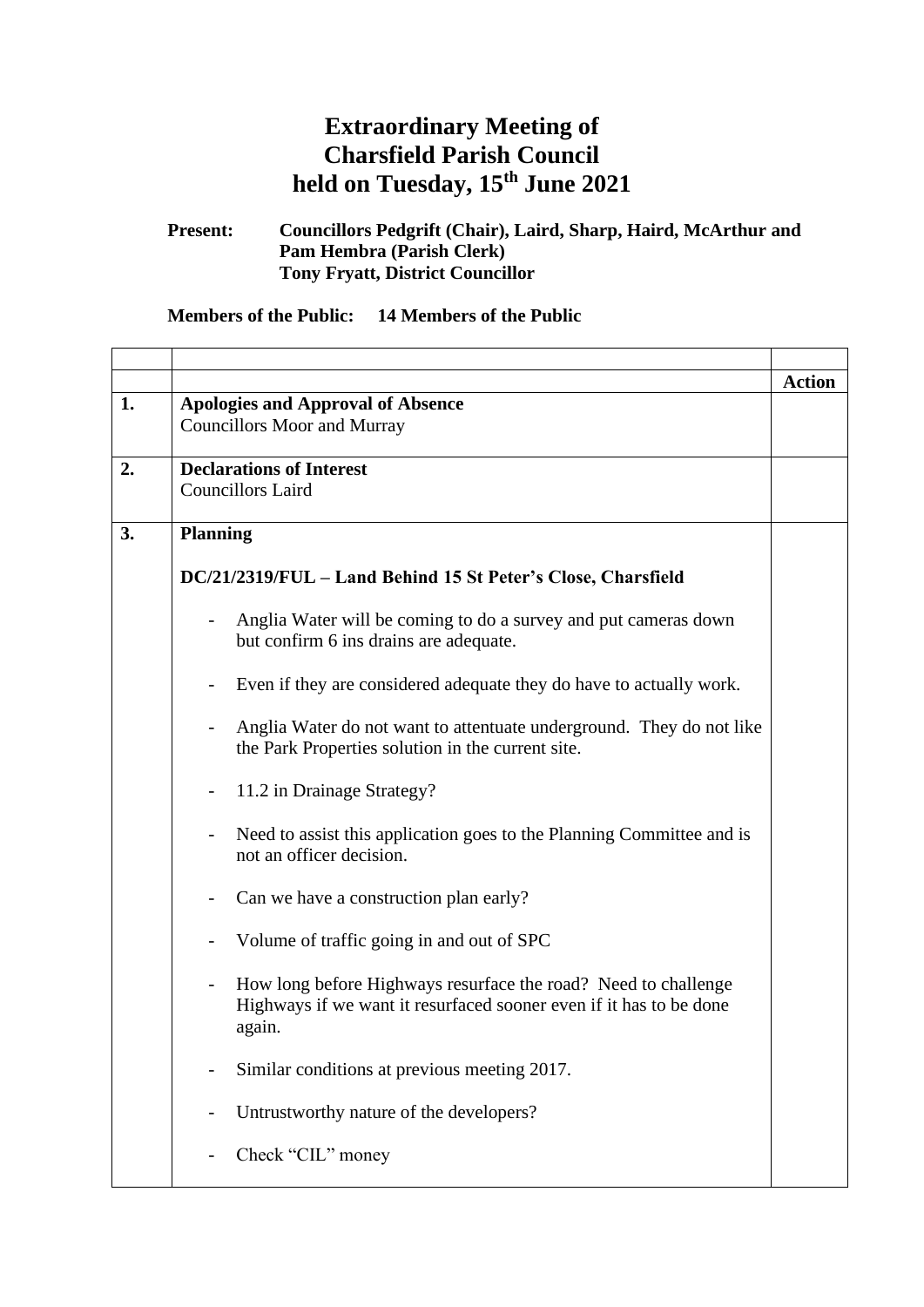|                          | Orchids?                                                                                                                                                         |  |
|--------------------------|------------------------------------------------------------------------------------------------------------------------------------------------------------------|--|
| $\overline{\phantom{0}}$ | Archaeological survey will need to be done                                                                                                                       |  |
|                          | Surveys are all related to areas covered                                                                                                                         |  |
|                          | If the officer is minded to give consent but PC against then<br>Councillors on Planning Committee to send it to referral.                                        |  |
|                          | If referred then need a site visit.                                                                                                                              |  |
|                          | Bike Shed in plan – need to put on bus service on agenda again, plus<br>different routes                                                                         |  |
|                          | PC preferred in-fill not major developments                                                                                                                      |  |
|                          | Surface water – should go in tank built for St Peter's Meadow.                                                                                                   |  |
|                          | SCC responsible for flooding                                                                                                                                     |  |
|                          | Soak away to Phase 1 but then down to SPC (check wording).                                                                                                       |  |
|                          | Water from top field also comes down into field. (Climate change<br>getting wetter).                                                                             |  |
|                          | Meeting with Environment Agency                                                                                                                                  |  |
|                          | Potsford Brook won't cope – who owns Brook? No clarity of<br>ownership therefore needs sorting before Planning granted. Cannot be<br>landowner's responsibility. |  |
|                          | Bigger 'suds'?                                                                                                                                                   |  |
|                          | Can PC presence be at Planning Meeting??                                                                                                                         |  |
|                          | Are local facilities adequate, school, bus, doctors, dentist?                                                                                                    |  |
|                          | Can restrictions be put on numbers applied for so they do not increase<br>over time. (18 now but could suddenly applying for more).                              |  |
|                          | Parking issues – specify what can be parked (eg no caravans, lorries<br>etc). 2 cars per houses $36 +$ visitor spaces.                                           |  |
|                          | Timeline on construction, can we pin them down.                                                                                                                  |  |
|                          | Articulated HGV lorries should not go up the Close                                                                                                               |  |
|                          | Anglia Water think there is a sewer crossing the land                                                                                                            |  |
|                          | Should VH have input into the Planning?                                                                                                                          |  |